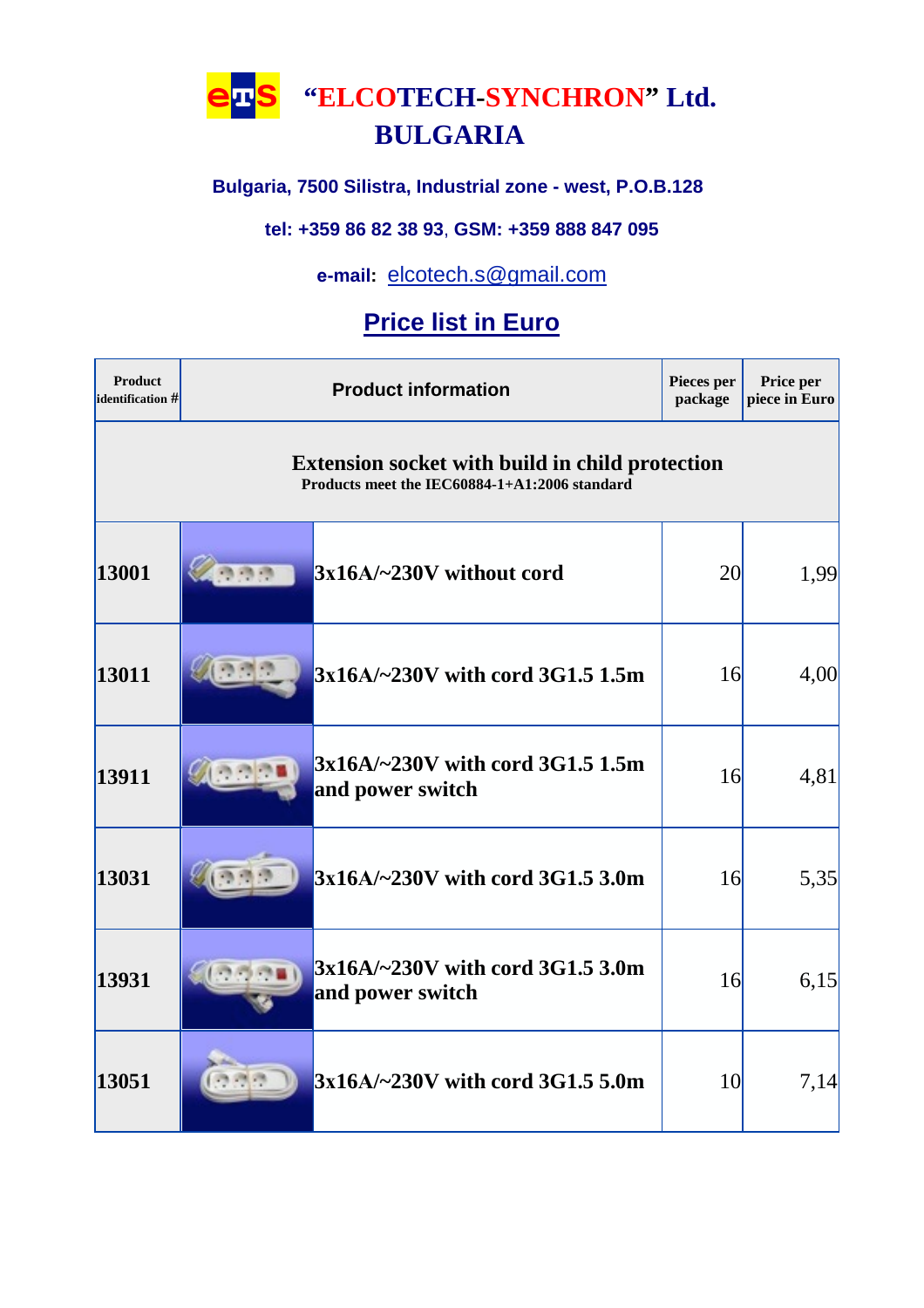| 13951 | $3x16A/-230V$ with cord 3G1.5 5.0m<br>and power switch          | <b>10</b>       | 7,95 |
|-------|-----------------------------------------------------------------|-----------------|------|
|       |                                                                 |                 |      |
| 14001 | 商商商商<br>4x16A/~230V without cord                                | <b>20</b>       | 2,44 |
| 14011 | 4x16A/~230V with cord 3G1.5 1.5m                                | 16              | 4,46 |
| 14911 | $4x16A/-230V$ with cord 3G1.5 1.5m<br>and power switch          | 16              | 5,52 |
| 14031 | $4x16A/-230V$ with cord 3G1.5 3.0m                              | 16              | 5,81 |
| 14931 | $4x16A/-230V$ with cord 3G1.5 3.0m<br>and power switch          | 16              | 6,68 |
| 14051 | 前面消瘦者<br>$4x16A/-230V$ with cord 3G1.5 5.0m                     | 10 <sup>l</sup> | 7,6  |
| 14951 | $4x16A/-230V$ with cord 3G1.5 5.0m<br>资源资源量<br>and power switch | 10 <sup>l</sup> | 8,41 |
|       |                                                                 |                 |      |
| 15001 | 33333<br>5x16A/~230V without cord                               | <b>20</b>       | 2,98 |
| 15011 | 5x16A/~230V with cord 3G1.5 1.5m                                | 16              | 5,04 |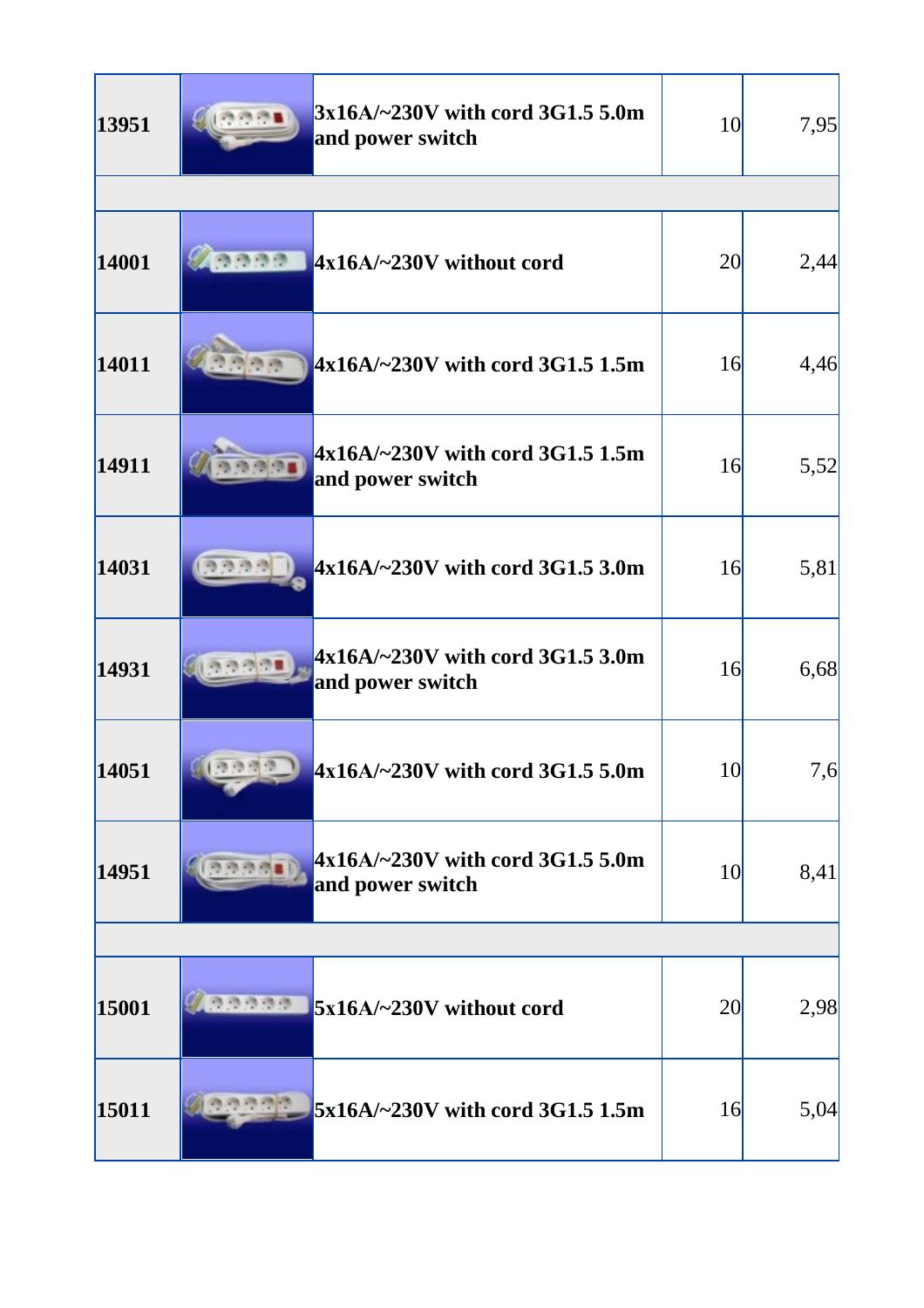| 15911 |                                                                                                                                     | 5x16A/~230V with cord 3G1.5 1.5m<br>and power switch | 16        | 5,85  |  |  |
|-------|-------------------------------------------------------------------------------------------------------------------------------------|------------------------------------------------------|-----------|-------|--|--|
| 15031 |                                                                                                                                     | 5x16A/~230V with cord 3G1.5 3.0m                     | 16        | 6,39  |  |  |
| 15931 |                                                                                                                                     | 5x16A/~230V with cord 3G1.5 3.0m<br>and power switch | 16        | 7,2   |  |  |
| 15051 |                                                                                                                                     | 5x16A/~230V with cord 3G1.5 5.0m                     | <b>10</b> | 8,18  |  |  |
| 15951 |                                                                                                                                     | 5x16A/~230V with cord 3G1.5 5.0m<br>and power switch | <b>10</b> | 8,99  |  |  |
|       | Extension socket with build in child and surge protection with visual alert<br>Products meet the IEC61643-11:2004+A11:2007 standard |                                                      |           |       |  |  |
| 73011 |                                                                                                                                     | 3x16A/~230V with cord 3G1.5 1.5m                     | 16        | 8,14  |  |  |
| 73911 |                                                                                                                                     | 3x16A/~230V with cord 3G1.5 1.5m<br>and power switch | 16        | 8,95  |  |  |
| 73031 |                                                                                                                                     | $3x16A/-230V$ with cord 3G1.5 5.0m                   | 16        | 9,49  |  |  |
| 73931 | <b>CALCRADE</b>                                                                                                                     | 3x16A/~230V with cord 3G1.5 3.0m<br>and power switch | 16        | 10,29 |  |  |
| 73051 |                                                                                                                                     |                                                      |           |       |  |  |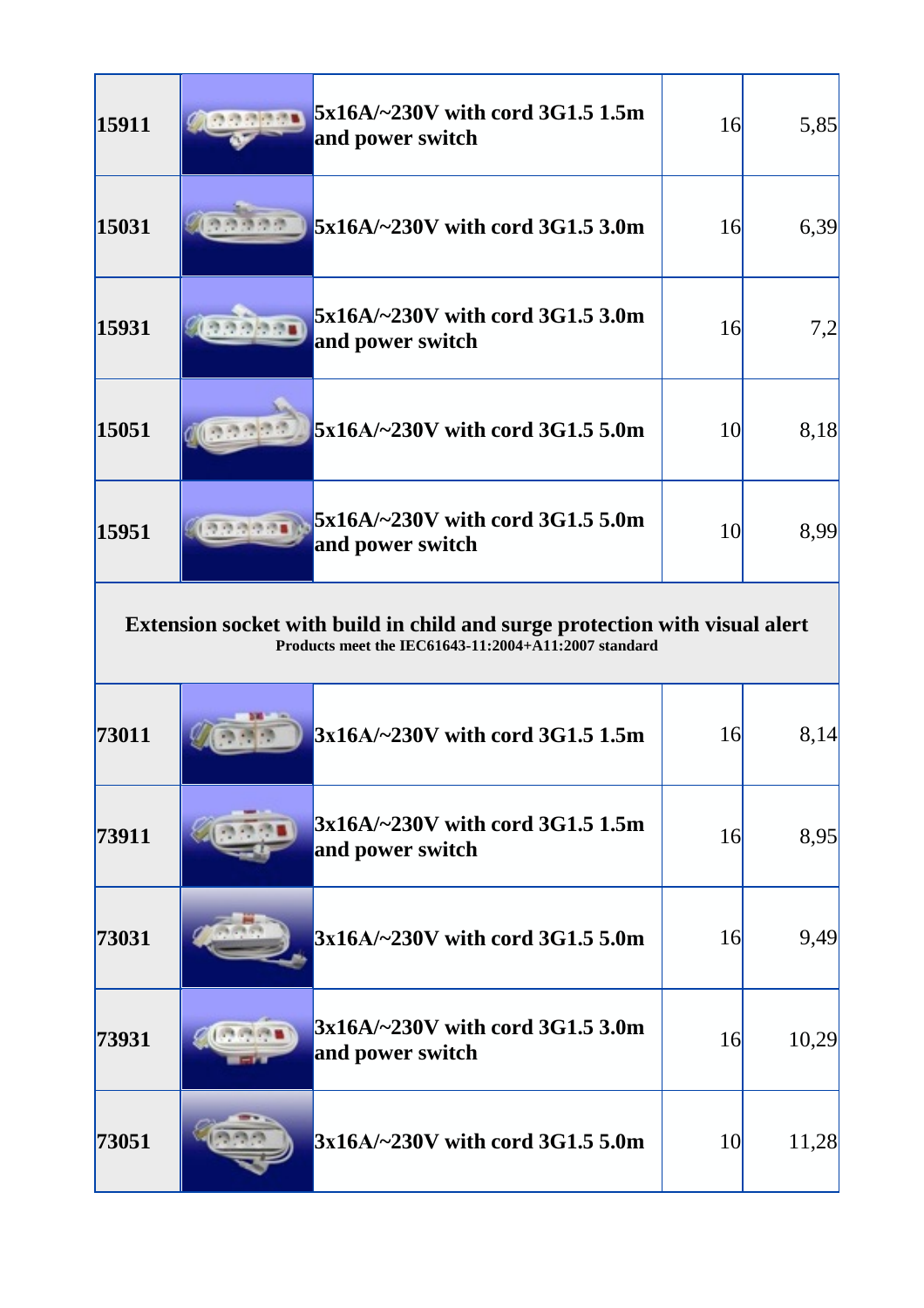| 73951 | 3x16A/~230V with cord 3G1.5 5.0m<br>and power switch   | <b>10</b> | 12,08 |
|-------|--------------------------------------------------------|-----------|-------|
|       |                                                        |           |       |
| 74011 | $4x16A/-230V$ with cord 3G1.5 1.5m                     | 16        | 8,61  |
| 74911 | $4x16A/-230V$ with cord 3G1.5 1.5m<br>and power switch | 16        | 9,5   |
| 74031 | 4x16A/~230V with cord 3G1.5 3.0m                       | 16        | 9,95  |
| 74931 | $4x16A/-230V$ with cord 3G1.5 3.0m<br>and power switch | 16        | 10,78 |
| 74051 | $4x16A/-230V$ with cord 3G1.5 5.0m                     | <b>10</b> | 11,74 |
| 74951 | $4x16A/-230V$ with cord 3G1.5 5.0m<br>and power switch | <b>10</b> | 12,55 |
|       |                                                        |           |       |
| 75011 | 5x16A/~230V with cord 3G1.5 1.5m                       | 16        | 9,18  |
| 75911 | 5x16A/~230V with cord 3G1.5 1.5m<br>and power switch   | 16        | 9,99  |
| 75031 | 5x16A/~230V with cord 3G1.5 3.0m                       | 16        | 10,53 |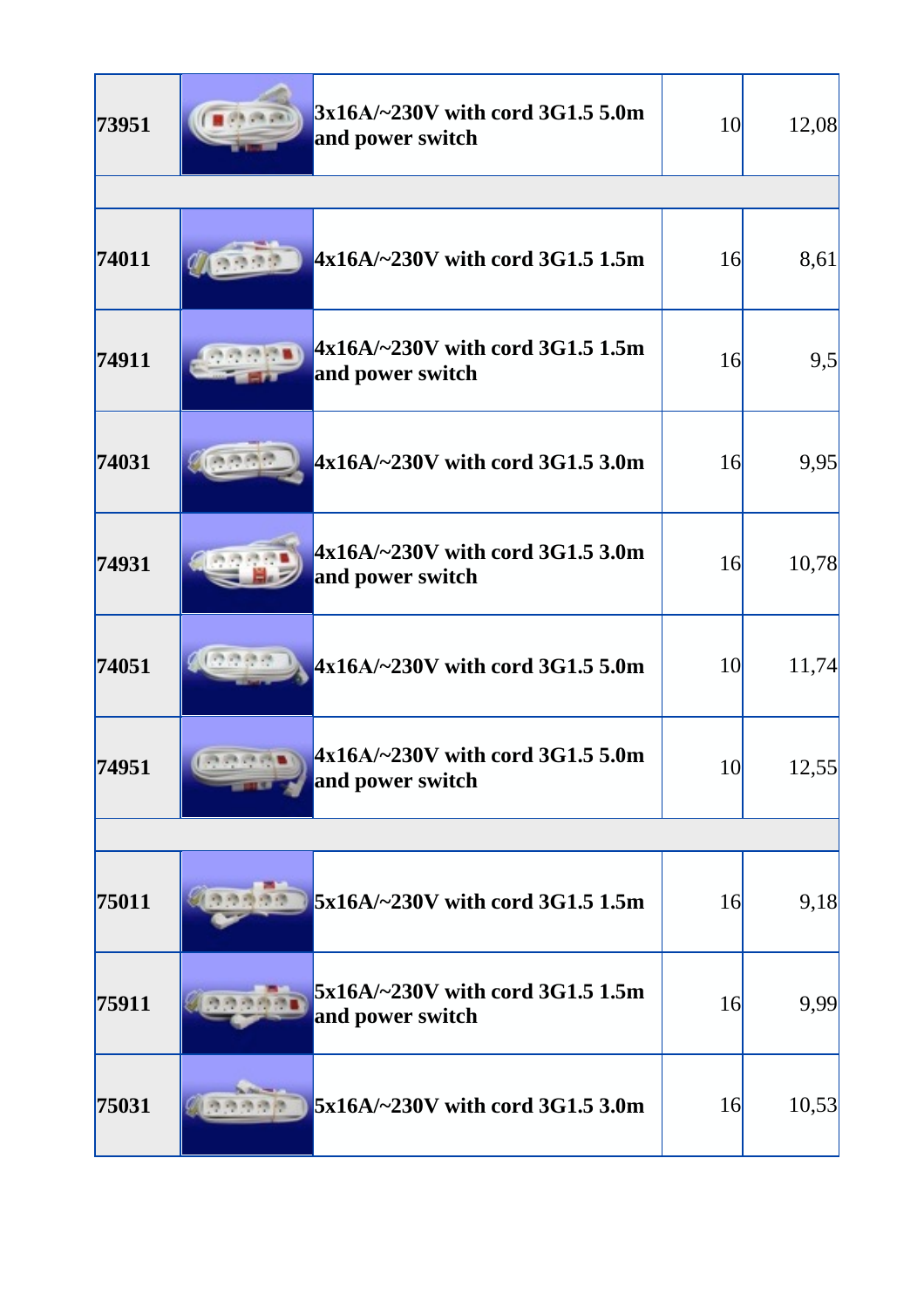| 75931                                                                                                                                                   |       | 5x16A/~230V with cord 3G1.5 3.0m<br>and power switch                                                                                           | 16 | 11,34 |  |
|---------------------------------------------------------------------------------------------------------------------------------------------------------|-------|------------------------------------------------------------------------------------------------------------------------------------------------|----|-------|--|
| 75051                                                                                                                                                   |       | 5x16A/~230V with cord 3G1.5 5.0m                                                                                                               | 10 | 12,32 |  |
| 75951                                                                                                                                                   |       | 5x16A/~230V with cord 3G1.5 5.0m<br>and power switch                                                                                           | 10 | 13,13 |  |
|                                                                                                                                                         |       | Extension socket with build in child and over/under voltage<br>protection $(180-260V)$<br>Products meet the IEC61643-11:2004+A11:2007 standard |    |       |  |
| 65030                                                                                                                                                   |       | $3x16A/-230V$ with over/under<br>voltage protection with cord 3G1.5<br>3.0m and without power switch                                           |    | 20,28 |  |
| 65730                                                                                                                                                   |       | $3x16A/-230V$ with over/under<br>voltage and surge protection with<br>cord 3G1.5 3.0m and without power<br>switch                              |    | 24,46 |  |
| <b>Extension socket with build in child and surge protection</b><br>with visual and sound alert<br>Products meet the IEC61643-11:2004+A11:2007 standard |       |                                                                                                                                                |    |       |  |
| 67032                                                                                                                                                   | 00000 | $3x16A+4x2,5A/-230V$ with cord<br>3G1.5 3.0m and without power<br>switch                                                                       | 6  | 12,55 |  |
| 67922                                                                                                                                                   |       | $2x16$ A+4x2,5A/~230V with cord<br>3G1.5 3.0m and power switch                                                                                 | 6  | 12,91 |  |
| 67940                                                                                                                                                   | 1000  | $4x16A/-230V$ with cord 3G1.5 3.0m<br>and power switch                                                                                         | 6  | 12,98 |  |
| Extension socket with build in child, TV and surge protection<br>with visual alert<br>Products meet the IEC61643-11:2004, IEC61643-21:2004<br>standard  |       |                                                                                                                                                |    |       |  |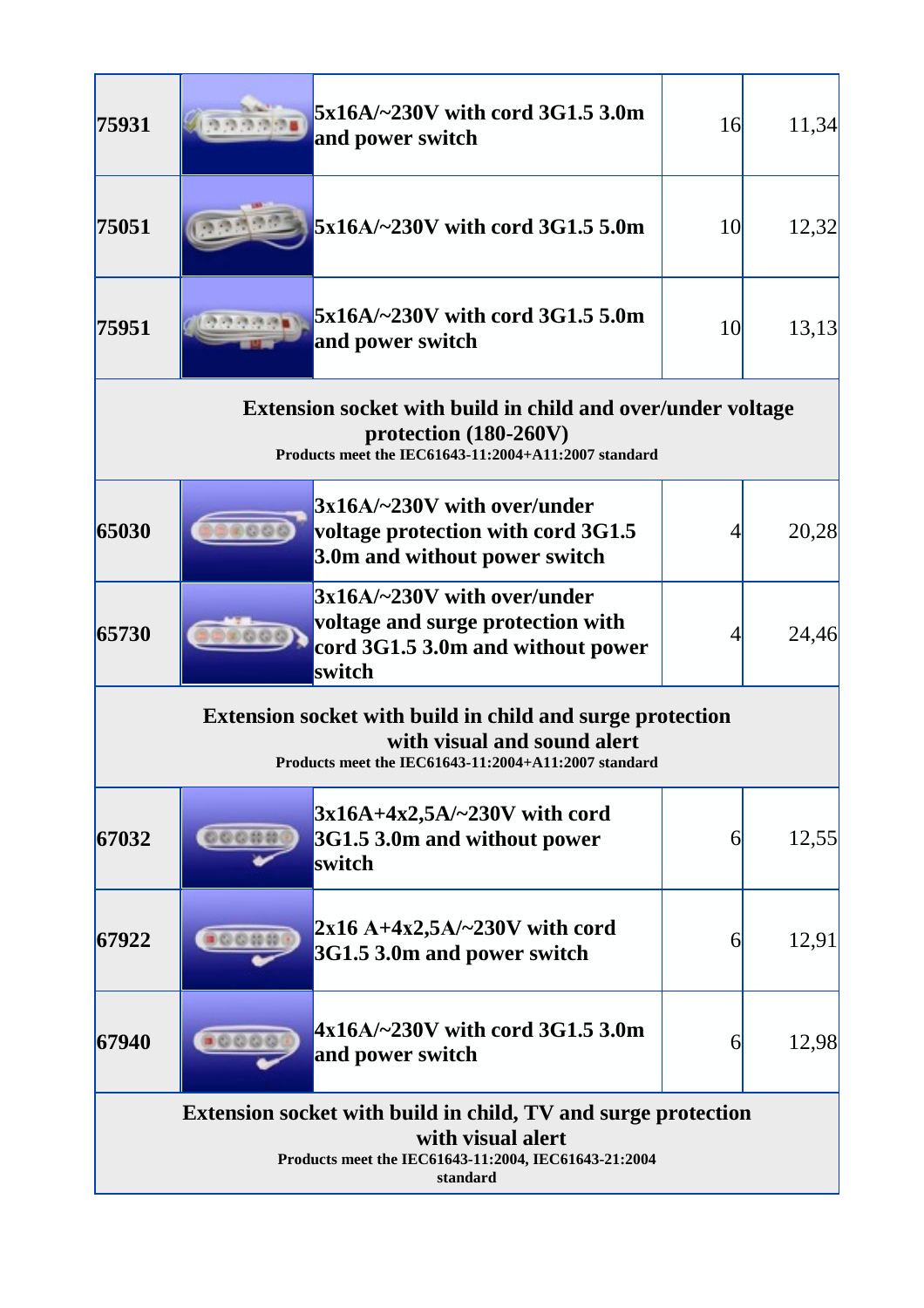| 68032 | 00000                                                                                                                                            | 3x16A+4x2,5A/230V with cord 3G1.5<br>3.0m and without power switch                                                                             | 6  | 14,61 |
|-------|--------------------------------------------------------------------------------------------------------------------------------------------------|------------------------------------------------------------------------------------------------------------------------------------------------|----|-------|
| 68922 |                                                                                                                                                  | $2x16A+4x2,5A/230V$ with cord 3G1.5<br>3.0m and power switch                                                                                   | 6  | 14,65 |
| 68940 |                                                                                                                                                  | 4x16A/230V with cord 3G1.5 3.0m<br>and power switch                                                                                            | 6  | 14,75 |
|       |                                                                                                                                                  | Extension socket with build in child, LAN and surge protection<br>with visual alert<br>Products meet the IEC61643-21:2004+A11:2007<br>standard |    |       |
| 69032 |                                                                                                                                                  | 3x16A+4x2,5A/230V with cord 3G1.5<br>3.0m and without power switch                                                                             | 6  | 15,13 |
| 69922 |                                                                                                                                                  | $2x16A+4x2,5A/230V$ with cord 3G1.5<br>3.0 <sub>M</sub> and power switch                                                                       | 6  | 15,2  |
| 69940 |                                                                                                                                                  | 4x16A/230V with cord 3G1.5 3.0m<br>and power switch                                                                                            | 6  | 15,32 |
|       | <b>Extension socket with build in child and surge protection</b><br>with visual alert<br>Products meet the IEC61643-11:2004+A11:2007<br>standard |                                                                                                                                                |    |       |
| 86031 |                                                                                                                                                  | $6x16A/230V$ with cord 3G1.5 3.0m<br>and without power switch                                                                                  | 12 | 9,36  |
| 86032 |                                                                                                                                                  | $4x16A+4x2,5A/230V$ with cord 3G1.5<br>3.0m and without power switch                                                                           | 12 | 9,38  |
| 86931 |                                                                                                                                                  | 5x16A/230V with cord 3G1.5 3.0m<br>and power switch                                                                                            | 12 | 10,22 |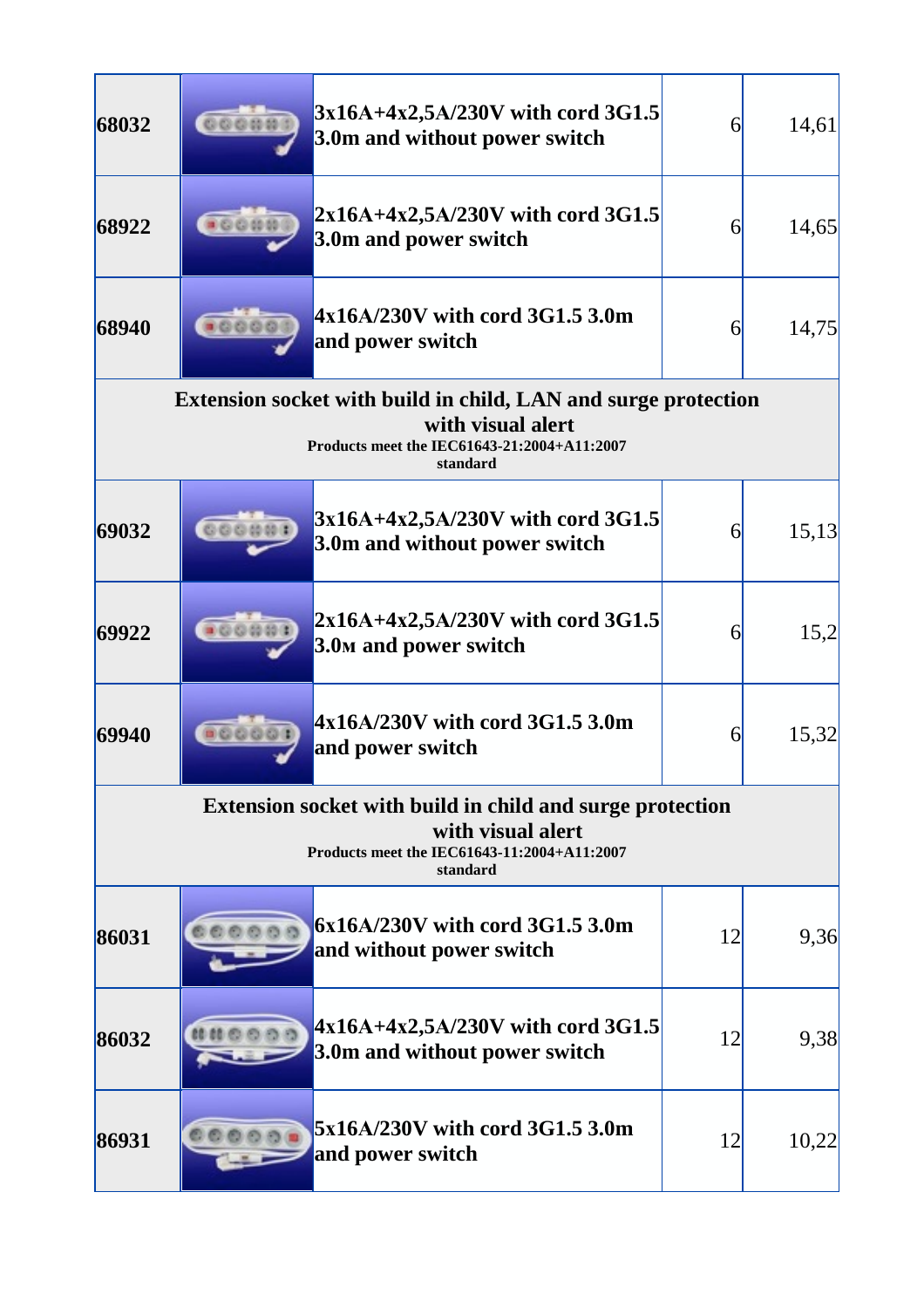| <b>Extension socket plug with build in child protection</b><br>Products meet the IEC60884-1+A1:2006 standard |  |                                                                                                             |    |       |
|--------------------------------------------------------------------------------------------------------------|--|-------------------------------------------------------------------------------------------------------------|----|-------|
| 13000                                                                                                        |  | $3x16A/-230V$                                                                                               | 30 | 2,38  |
|                                                                                                              |  | <b>Extension cord with build in child protection, IP44</b><br>Products meet the IEC60884-1+A1:2006 standard |    |       |
| 20205                                                                                                        |  | <b>Weatherproof extension cord 3G1.5</b><br>5m                                                              | 8  | 7,54  |
| 20210                                                                                                        |  | <b>Weatherproof extension cord 3G1.5</b><br>10 <sub>m</sub>                                                 | 6  | 12,24 |
| 20215                                                                                                        |  | <b>Weatherproof extension cord 3G1.5</b><br>15m                                                             | 6  | 16,95 |
| 20220                                                                                                        |  | <b>Weatherproof extension cord 3G1.5</b><br>20m                                                             | 4  | 21,66 |
| 20225                                                                                                        |  | <b>Weatherproof extension cord 3G1.5</b><br>25m                                                             |    | 26,36 |
| 19190                                                                                                        |  | Cable 3 x 4 mm <sup>2</sup> - 2,5 m                                                                         | 20 | 5,93  |
| 19191                                                                                                        |  | Cable 3 x 2,5 mm <sup>2</sup> - 2,5 m                                                                       | 20 | 4,01  |
| 19200                                                                                                        |  | <b>Connecting Electrical Box for</b><br><b>Household Needs</b>                                              | 30 | 3,85  |

F